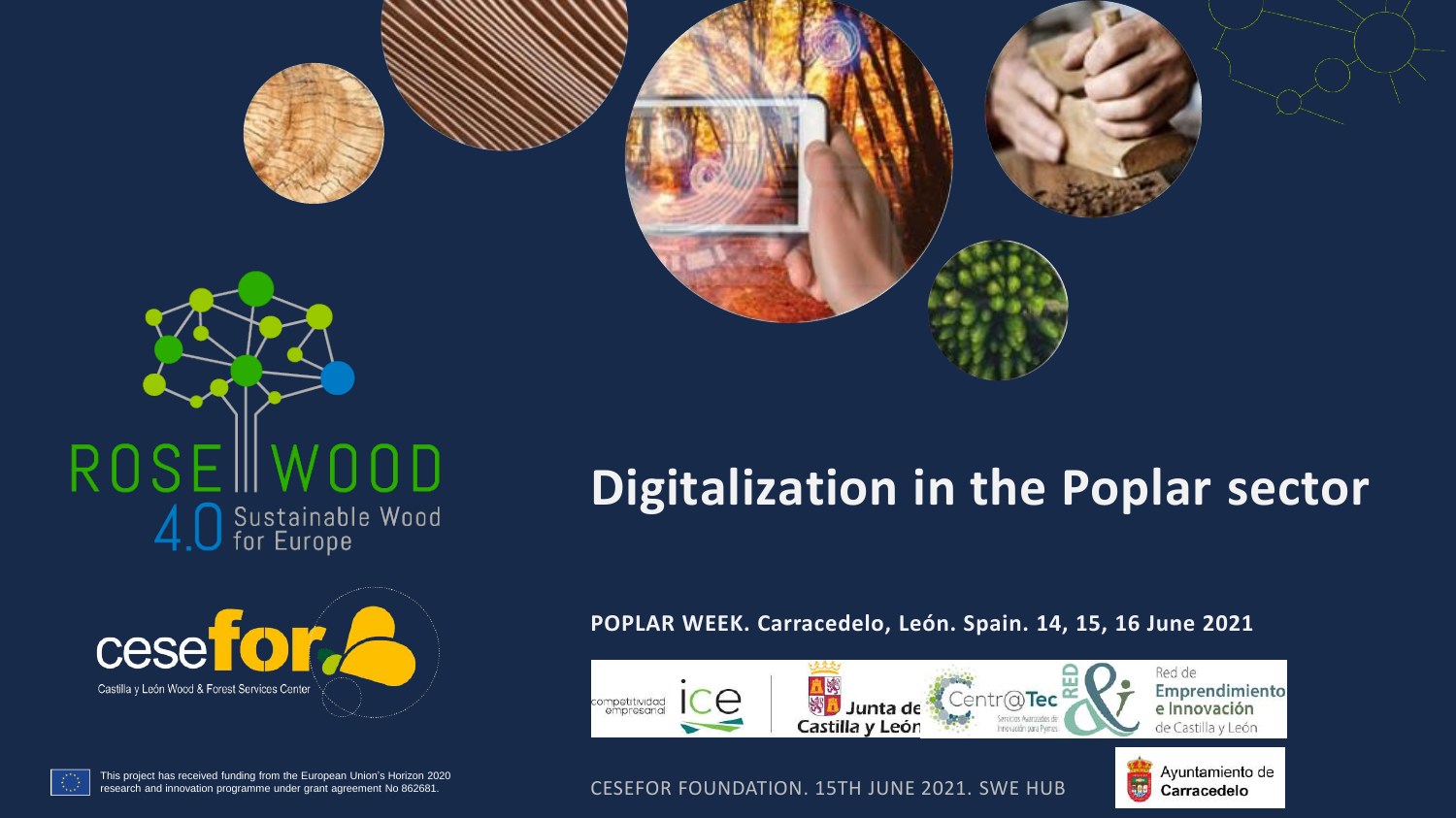# **Potentiality and profitability analysis tools for poplar plantations in Castile and León The poplar portal – [www.populuscyl.es](http://www.populuscyl.es/)**





This project has received funding from the European Union's Horizon 2020 research and innovation programme under grant agreement No 862681.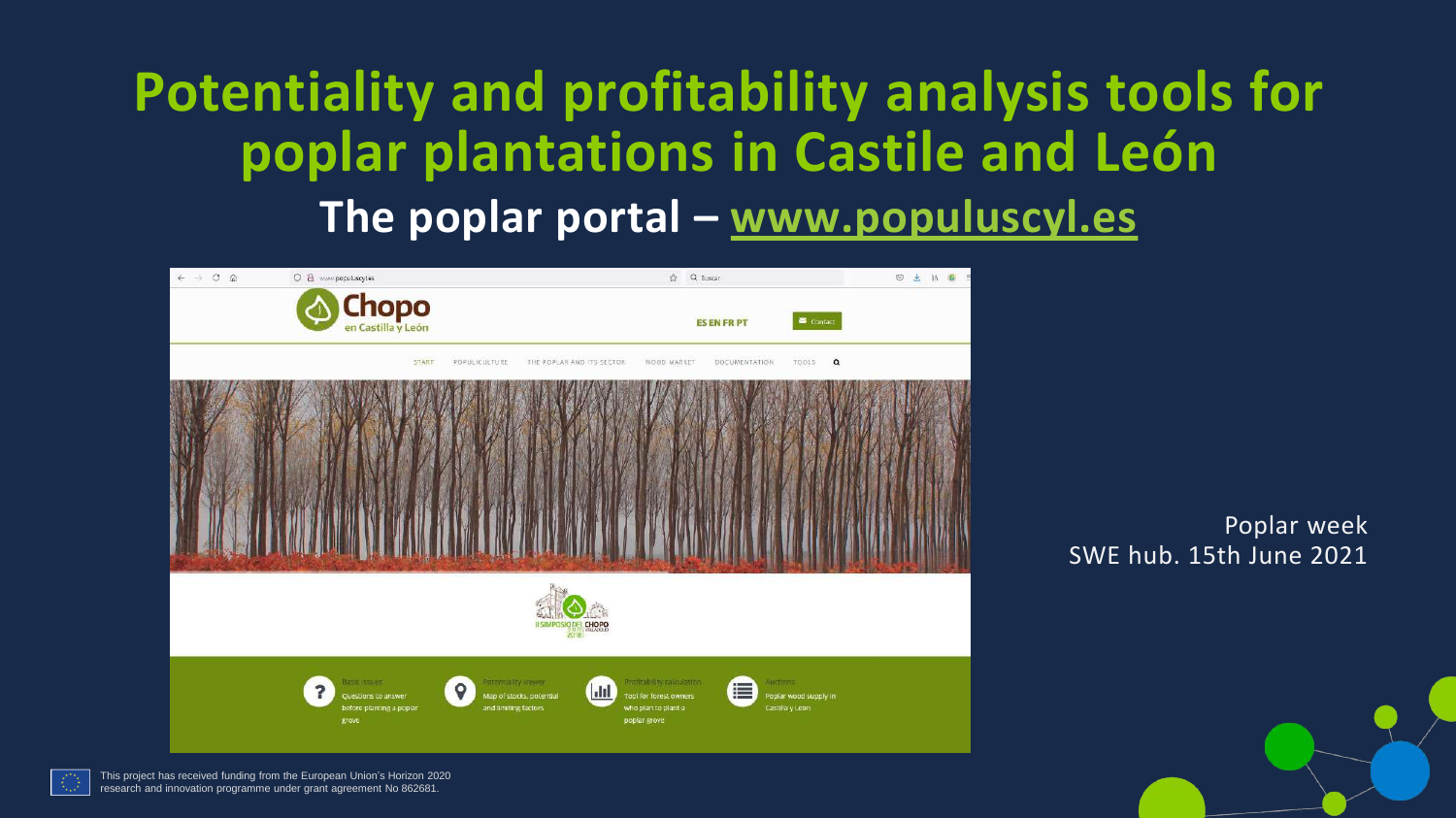## POPLAR IN CASTILLA Y LEÓN

- **3 Main species**: *Populus nigra, Populus alba* and *Populus tremula*
- **First European region** in production of poplar wood
- Poplar surface:
	- 44,000 ha (60% of Spain)
	- 3% of the regional tree forest area
	- more than 20% of the annual wood cuttings
	- more than 40% of the income from wood sales



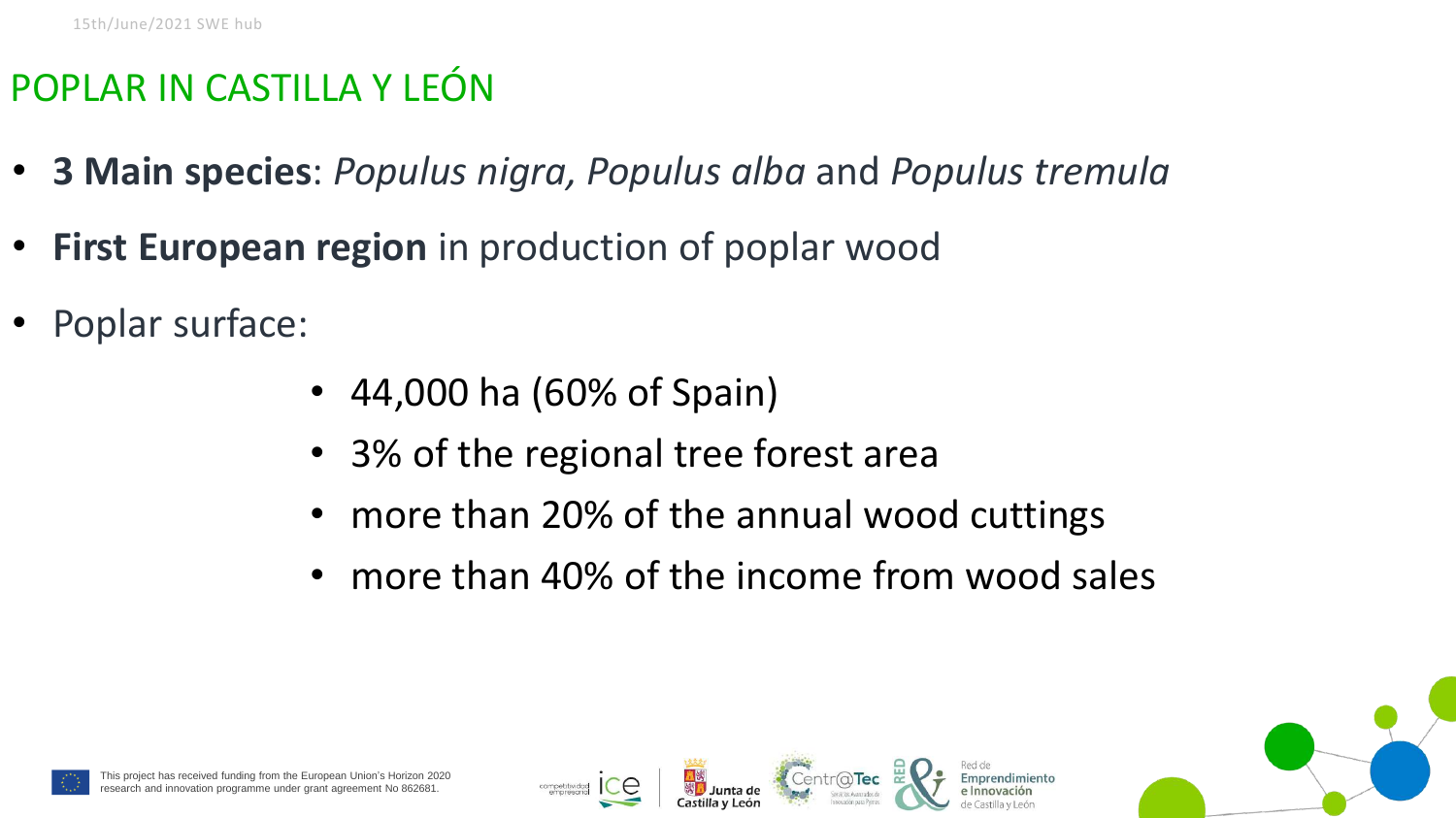## **PROFITABILITY CALCULATOR**

- The profitability of a poplar plantation depends on many factors (plantation, clone, land, cultural works, water availability, location…)
- The calculator gives an estimate of the benefits using an average of the sale prices
- Request 4 parameters from the user
- Results: table + recommendations

#### Annual average economic data per hectare

| Income ha / year $(E)$                                            | Expenses ha / year $(E)$ | Benefit / ha / year $(E)$ | Total profit $(E)$ |
|-------------------------------------------------------------------|--------------------------|---------------------------|--------------------|
| 714.04<br>a shekarar 2002 na San Nobel a                          | 315.54                   | 398.50                    | 12,751.96          |
| With financing at 3%<br>ASHARAT MATATAGAN SA TAGAMA SA KATALOG AY |                          |                           |                    |

| Surface *<br>Ha                   |
|-----------------------------------|
| Approximate plantable area (Ha):  |
| Quality *                         |
| Good<br>$\circ$                   |
| Half<br>$\circ$                   |
| Bad<br>$\circ$                    |
| Is it necessary to de-stump?*     |
| O YES                             |
| O NOT                             |
| Is deep root planting possible? * |
| O YES                             |
| <b>NOT</b><br>$\circ$             |

To carry out a successful deep root planting, the availability of the water table must be checked at a depth of less than 4 meters in the summer period This is difficult unless a pit is made or a well is available. It is convenient to carry out several pits in different areas of the farm for larger or not very homogeneous plots. If the farm is located in an alluvial zone and there are good quality poplar groves planted with deep roots in the surroundings, the availability of a water table in the plot is very likely.

How deep? \*

○ Between 1.5 and 2.5 meters \*

O Between 2.5 and 4 meters \*

CALCULATE







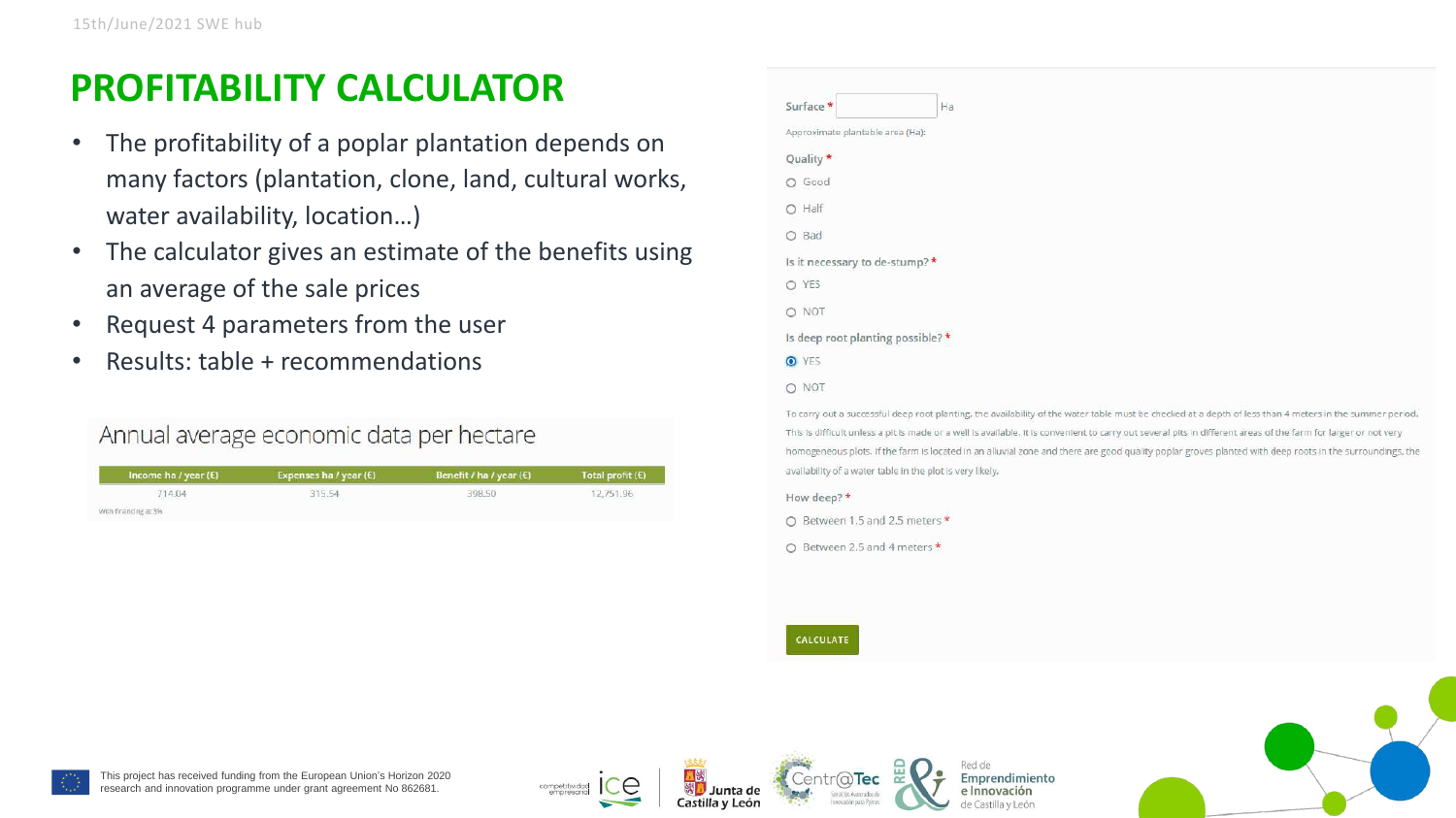## USER STATISTICS

PORTAL

- Start date: November 2016
- Total visits: 177,760
- Visits per day: 106

#### PROFITABILITY CALCULATOR

- Total calculations: 6,400
- Calculations per day: 3,8





competitividad<br>empresaria

Junta de

Castilla y León

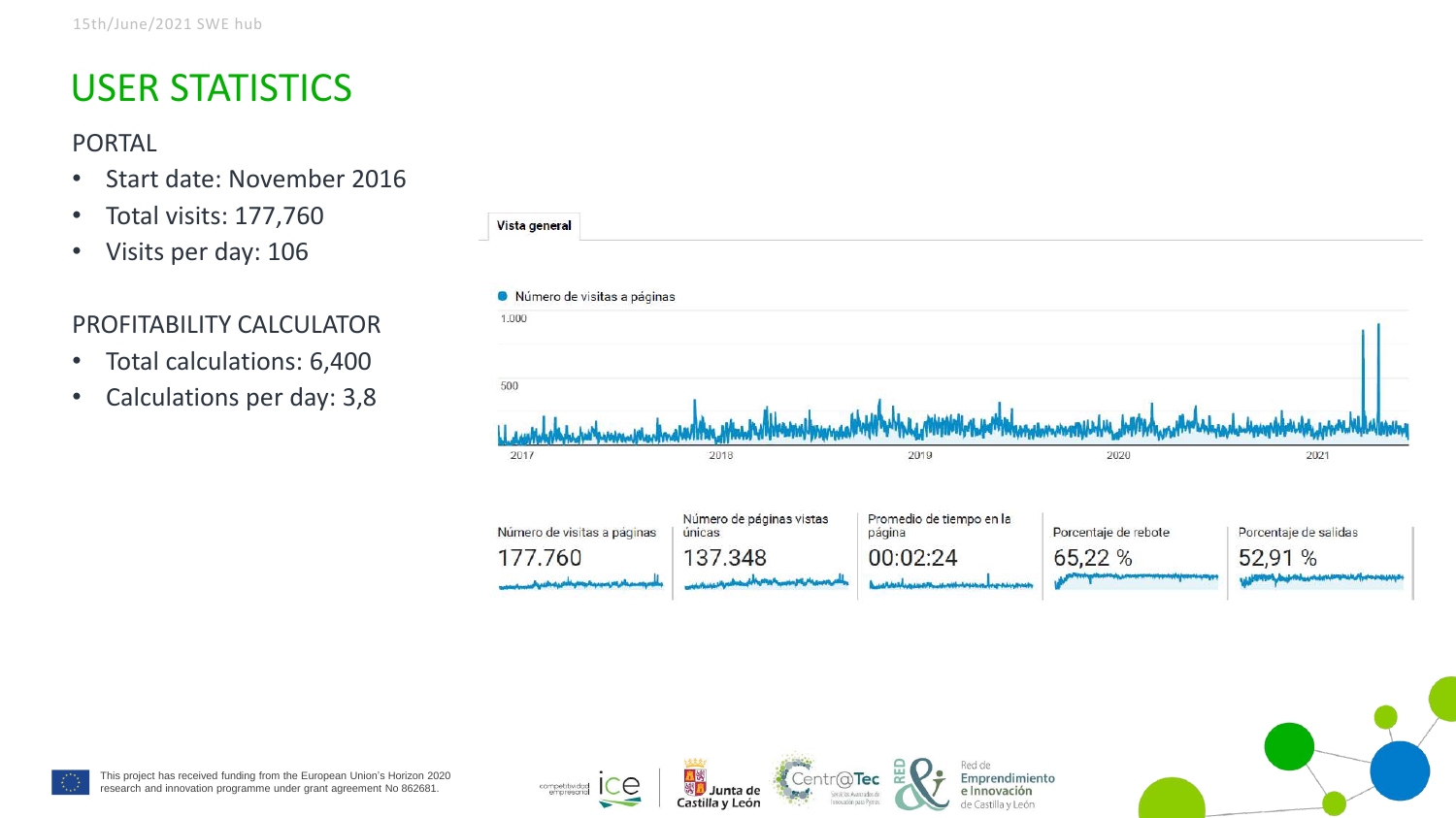## MAP VIEWER - POTENTIALITY

- Potentially suitable land for planting
- Alluvial Soil Layer
- Existing plantations
- River network
- Limiting factors:
- Altitude  $> 1100$  m
- Slope > 5%

• Additional info:

- Protected areas
- Fluvial reserves